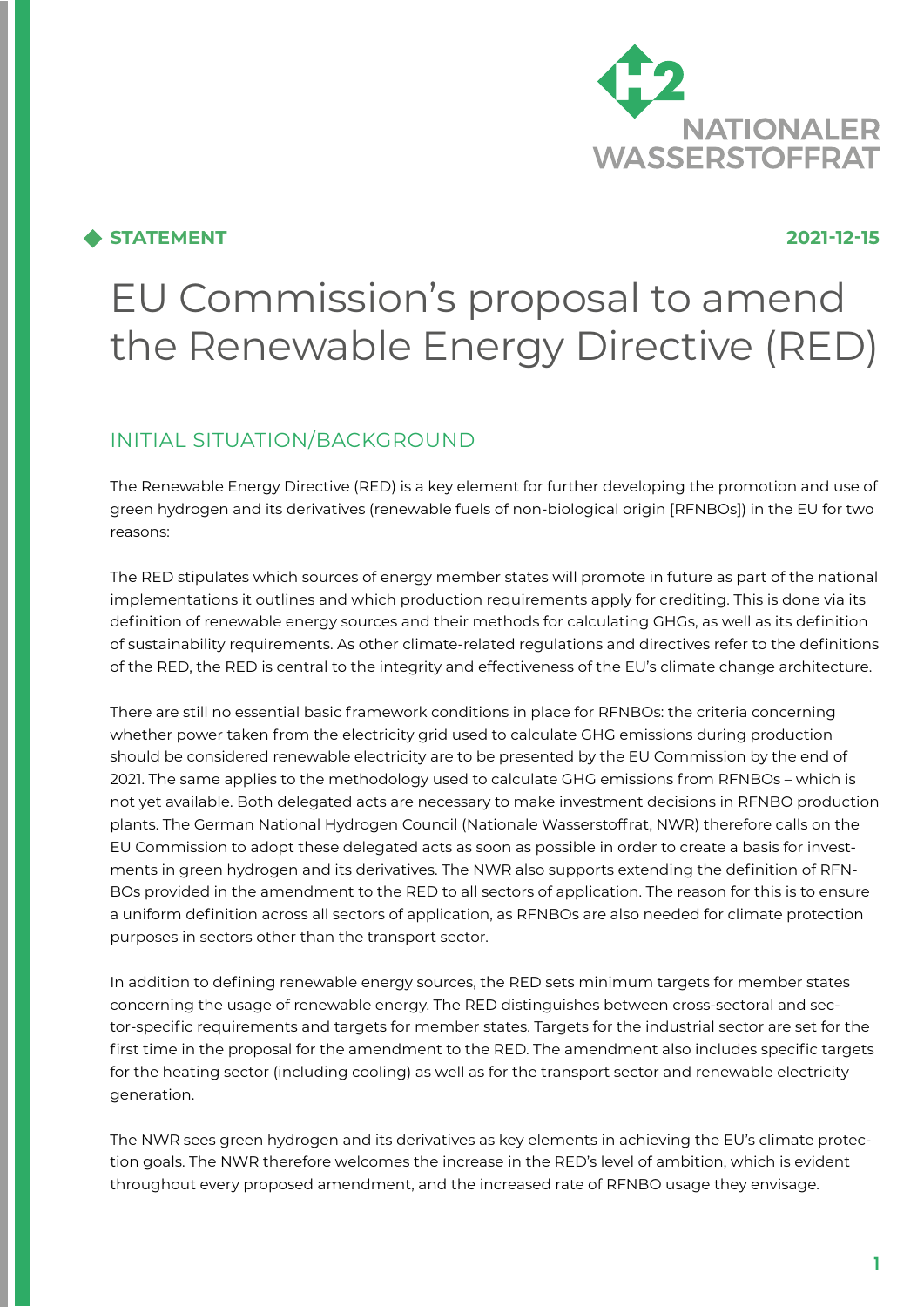# THE GERMAN NATIONAL HYDROGEN COUNCIL'S SUGGESTIONS

#### **1. Incentive structures for cost-effective production of RFNBOs within the EU**

The NWR supports increasing the EU's cross-sectoral renewable energy use target from 32 per cent to 40 per cent (amendment to Article 3). The NWR sees the adjustment of the calculation methodology used to do so (amendment to Article 7) as fundamentally positive, since the selected methodology described in the proposal (in contrast to the previous one) clearly defines that RFNBOs are accounted for in the respective sectors of application and that the losses in the production of RFNBOs are also accounted for. Also, the unclear wording of the existing RED, which does not clarify how RFNBOs are included in the calculation of the overall target, has been removed from the RED. However, the NWR is critical of the following potential effects of this amendment. How RFNBOs are credited in each respective sector of application may lead to a situation in which producing countries within the EU that have advantageous conditions for producing RFNBOs at low cost do not export as much as they possibly can to other EU member states. This can happen because, when RFNBOs are exported to another EU member state, the contribution to achieving the national target is fully credited to the renewable share of the member state in which the RFNBOs are used. The proposed regulation therefore risks hindering the cost-effective production and use of RFNBOs in the EU. From the NWR's point of view, this risk can be greatly reduced by proportionately sharing the contribution to the cross-sector and transnational target set for the share of renewable energy in the EU between the producing country and the country of use (for example 50/50).

### **2. Obligation for member states to use RFNBOs in the industrial sector**

The proposed amendment to the RED stipulates requirements for the use of renewable energy in the industrial sector for the first time (Article 22a). Among other things, the EU Commission is proposing that member states be required to ensure that in 2030 at least 50 per cent of the energetic and non-energetic use of hydrogen in the industrial sector be carried out using RFNBOs. The NWR sees the industrial sector as a key area of application for climate-neutral hydrogen and its derivatives. It therefore fundamentally supports the EU Commission's request to oblige member states to use RFNBOs in the industrial sector.

Part of the transition to becoming a climate-neutral industry is converting industrial processes from using fossil fuel to using climate-neutral hydrogen. In most cases, this is not only associated with shifting from using fossil fuels to using climate-neutral hydrogen; it also involves modifying processes and systems. The steel industry constitutes a key point of application in the industrial sector for this transition: the switch from primary steelmaking to direct reduction enables climate-neutral hydrogen to be used in place of coal, thereby creating a very cost-efficient and effective way to reduce GHG emissions. The NWR therefore recognises the need for using climate-neutral hydrogen by the year 2030, above all in the steel industry, which could potentially see a hydrogen demand of up to 0.6 million t.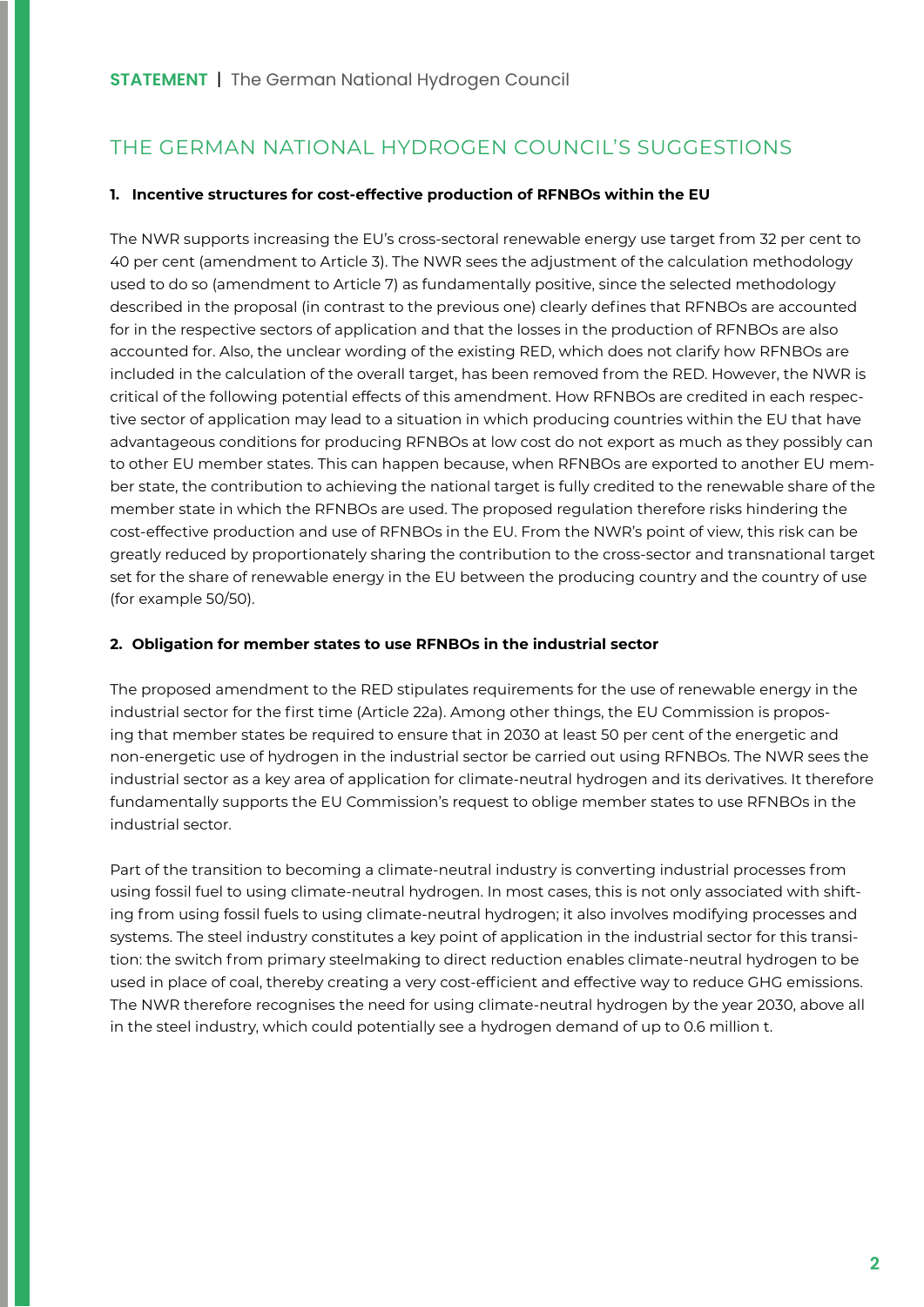Therefore, with regard to the member states' obligation to use RFNBOs in the industrial sector as required by the RED, the NWR recommends the following:

- $\bullet$  The obligation stipulated by the RED applies to the member states, not companies in the industrial sector. Accordingly, the NWR sees the member states as having a duty to support the availability of climate-neutral hydrogen for the industrial sector by utilising suitable instruments (such as contracts for difference). Setting a mixing quota for the user that is analogous to that of the transport sector seems unsuitable, as doing so does not enable production processes that can be converted to using hydrogen to follow through with the conversion.
- ¡ The EU Commission's proposal uses the demand for hydrogen that occurs in the industrial sector during each year of the obligation as the reference value for the overall obligation. There is currently a demand for hydrogen, especially in the chemical industry. In 2030, despite the increasing demand for hydrogen in the steel production sector, the larger share of the demand will also be in the chemical industry. The NWR recommends that the different demands in the industrial sub-sectors not be used as a basis for allocating climate-neutral hydrogen. The NWR sees allocating climate-neutral hydrogen to steel production as an effective and efficient way to contribute to reducing GHG emissions.
- ◆ The RED's obligation for using climate-neutral hydrogen in industry is solely related to RFNBOs<sup>1</sup>. In contrast to the other sectors (electricity, heating, transport), the industrial sector (excluding refineries) is not part of the target described in Article 3. Therefore, in this sector, it is possible to take an approach that is more open to technology and to develop a mechanism for coupling other ways of using climate-neutral hydrogen. The NWR has various views on how to develop such a mechanism. On the one hand, such a mechanism would contribute to the rapid development of a consistent set of rules. On the other hand, such a mechanism would extend the scope of the RED. Both aspects require intensive examination.
- $\bullet$  Designing the obligation in a way that is overly ambitious carries the risk of delaying or preventing the necessary transition to using climate-neutral hydrogen in industrial processes. This is explained by the fact that as the demand for hydrogen in the industrial sector increases, the cost of fulfilling the commitment increases, in addition to the cost of converting the processes. Therefore the NWR is proposing a mechanism for determining the amount of the obligation (see Annex). Based on this and the current projection for the industrial hydrogen ramp-up, the NWR considers the RFNBO quota level of 50 per cent of the industrial sector's hydrogen demand proposed in the RED to be too high. In relation to the current industrial hydrogen demand, an RFNBO quota level of 30 per cent seems ambitious, but also realistically achievable.<sup>2</sup>

The RED refers to the use of renewable energies, specifically green hydrogen and its derivatives.

<sup>2</sup> The current hydrogen demand in the industrial sector, excluding use in German refineries, is around 1.1 million t. This would put the target for using RFNBOs in the industrial sector in 2030 at around 0.3 million t.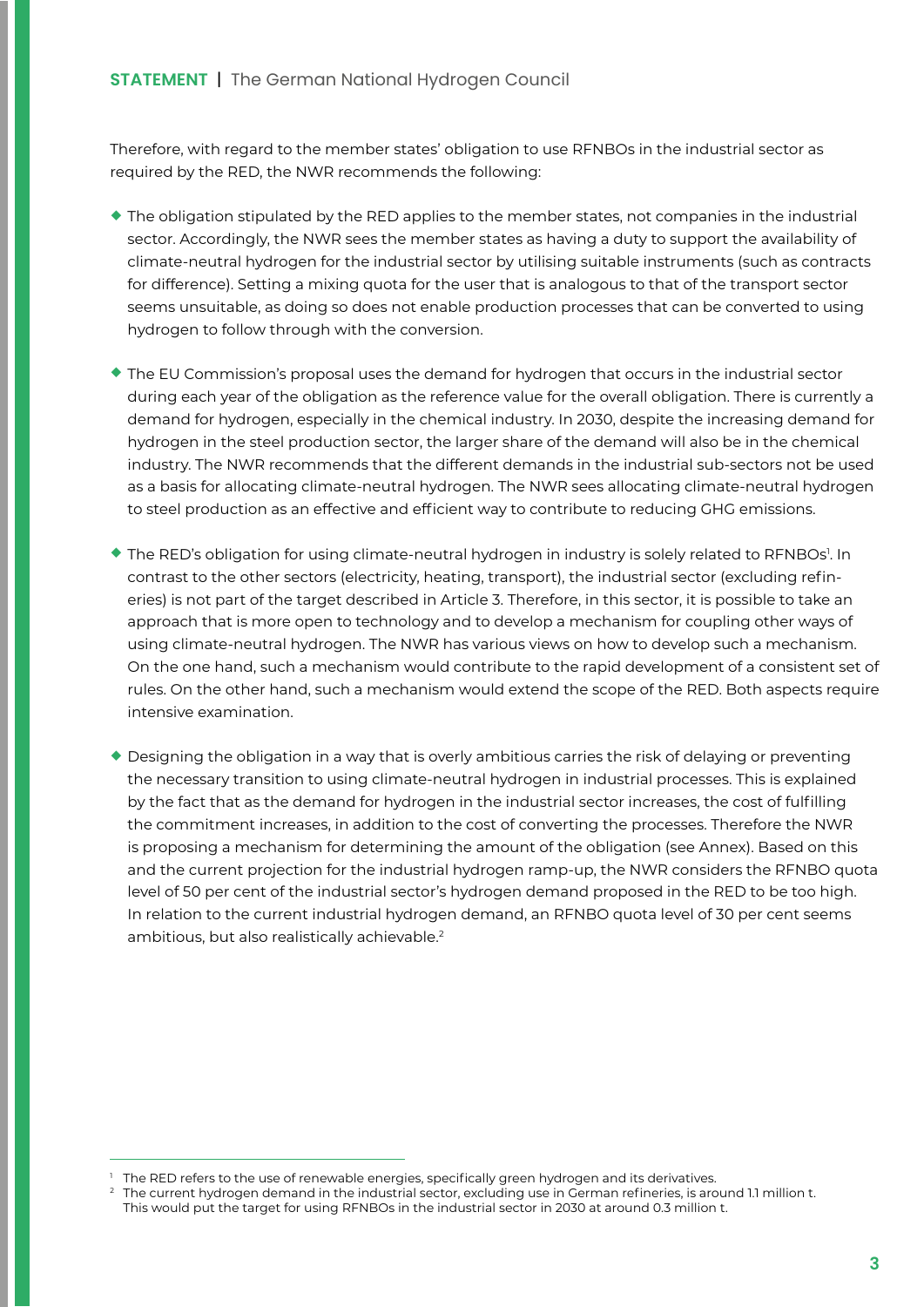#### **3. Reducing the GHG emission intensity of energy used in the transport sector**

With the amendment of Articles 25 and 26, the EU Commission is proposing a switch from a system based essentially on a mixing quota for renewable fuels for the transport sector to one based on a requirement to reduce the GHG emission intensity of the energy used in the transport sector (GHG quota). Such a system provides a stronger incentive for using fuels with a strong GHG emission reduction effect compared to that of fossil fuels. The NWR sees this as a way to positively impact the further development of the RED's targets for the transport sector and supports this general change in the funding mechanism. Another reason for their support is the fact that when compared to using fossil fuels, using RFNBOs has the potential to greatly reduce GHG emissions.

The proposal is to reduce GHG emission intensity at an ambitious rate of 13 per cent, whereby, unlike the previous RED, no multipliers can be used to credit the target. In addition, the scope of the RED will be expanded and, unlike before, the targets will cover the energy used throughout the entire transport sector. The NWR considers the level of ambition defined in this way to be ambitious in the European context, but still goal-oriented and achievable. However, the NWR recommends that as member states with strong economies implement the directive, they use the RED's calculation as a basis to define targets that can significantly exceed the 13 per cent target. Eliminating the multipliers used to reach the target also results in an instrument that is easier to understand and more transparent than before, which the NWR welcomes.

However, the NWR sees potential for improving the RED's detailed design and recommends the following:

- ¡ The NWR has differing viewson the proposed sub-quotas for advanced biofuels and RFNBOs. On the one hand, there is no need for mandatory sub-quotas for these fuels, as they are the only two options for compliance that do not involve a crediting cap, besides the option for crediting GHG emission reductions resulting from the use of electricity in the transport sector. Due to how ambitious these options are, they will only be used as options for reaching the target in an environment of mutual technology-related competition if they are sufficiently available. On the other hand, sub-quotas in the transport sector lead to a concerted effort to achieve the respective targets. In particular, an ambitious sub-quota for RFNBOs would lead to a clear focus on proactively developing the hydrogen infrastructure that is so direly needed for the transport sector and would free up additional funds for bringing hydrogen to market.
- ¡ In the RED's proposal, a higher reference emission factor for fossil fuels is applied when calculating GHG emission reductions in the transport sector when using electricity than when using other sources of energy (183 g CO<sub>2</sub>e/MJ for electricity versus 94 g CO<sub>2</sub>e/MJ for all other energy sources). The NWR views this reference emission factor as methodologically unsuitable for representing the level of emissions reduction achieved when using electricity for road transport purposes, and believes it may result in overestimating said level of emissions reduction. Avoiding the use of liquid fossil fuels and instead using electricity for road transport purposes (replacing fossil fuel combustion engines with battery-powered electric motors) reduces GHG emissions. The fossil fuel comparator of 94 g CO<sub>2</sub>e/MJ is therefore a suitable reference for this – as it is for all other sources of energy. Therefore, the NWR recommends that this be the GHG calculation methodology (as described in Article 38 of the German Federal Immission Control Act [Verordnung zur Durchführung des Bundes-Immissionsschutzgesetzes, BImSchV]) used in the RED when calculating GHG emission reductions regarding the use of electricity for road transport purposes.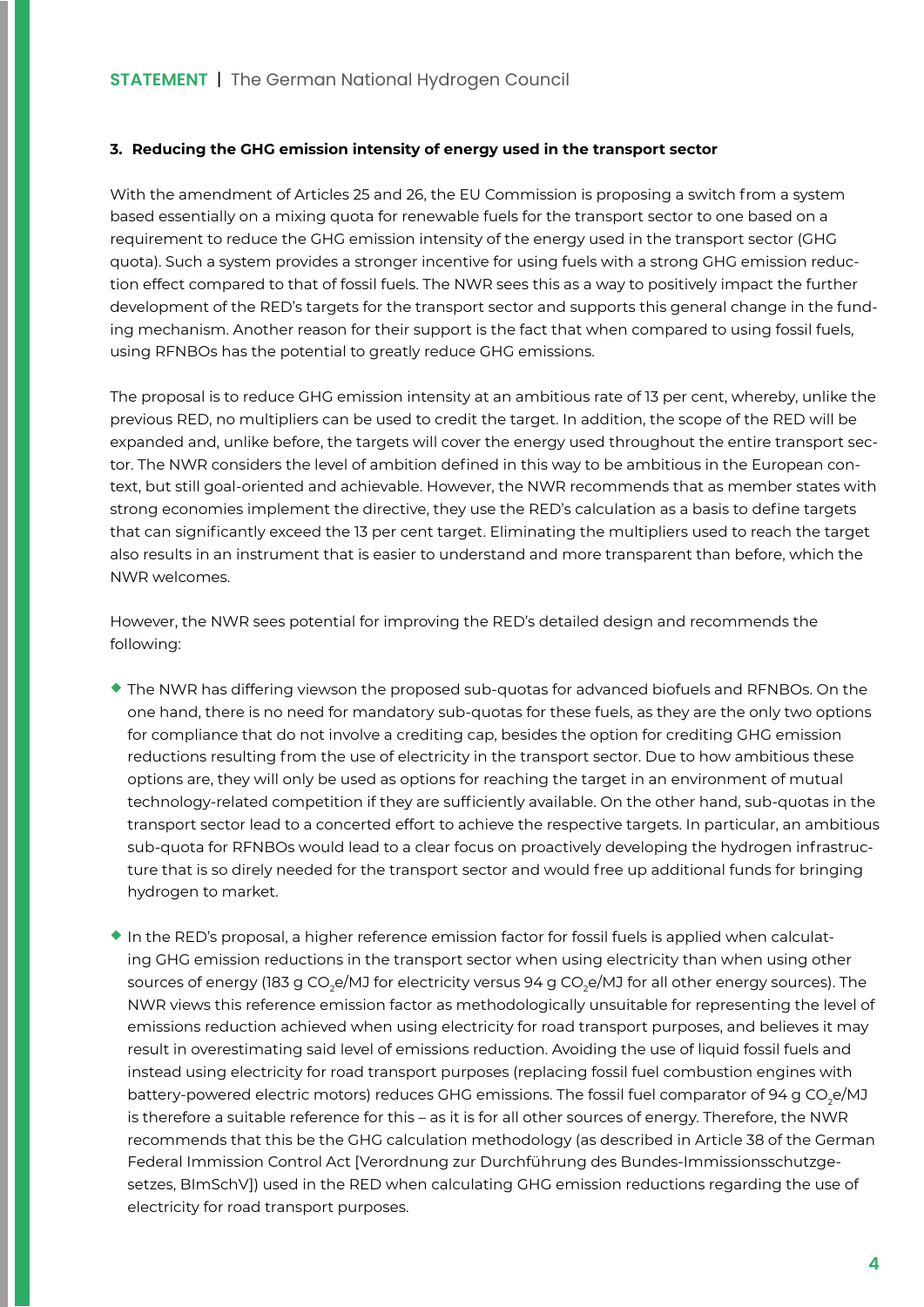## **STATEMENT** | The German National Hydrogen Council

¡ The RED proposes using the average amount of GHG emissions created by a member state's electricity system as a basis for calculating GHG emissions when directly using electricity as well as when producing RFNBOs. However, the Fit for 55 plan proposes the possibility of incorporating the GHG emissions created by renewable electricity generation capacities into the GHG emissions calculation if certain criteria for the procurement of electricity are met. There are different criteria for this in the transport section of the RED's proposal for directly using electricity for road transport purposes and producing RFNBOs. The NWR advocates that the same criteria for electricity procurement be applied in the RED for all sector coupling options in order to be able to incorporate the use of renewable electricity into the GHG emissions calculation.



## **THE GERMAN NATIONAL HYDROGEN COUNCIL**

On 10 June 2020, the German Federal Government adopted the National Hydrogen Strategy and appointed the German National Hydrogen Council. The Council consists of 26 high-ranking experts in the fields of economy, science and civil society. These experts are not part of public administration. The members of the National Hydrogen Council are experts in the fields of production, research and innovation, industrial decarbonisation, transportation and buildings/heating, infrastructure, international partnerships as well as climate and sustainability. The National Hydrogen Council is chaired by former Parliamentary State Secretary Katherina Reiche.

The task of the National Hydrogen Council is to advise and support the State Secretary's Committee for Hydrogen with proposals and recommendations for action in the implementation and further development of Germany's National Hydrogen Strategy.

**Contact: [info@leitstelle-nws.de,](mailto:info%40leitstelle-nws.de?subject=) [www.wasserstoffrat.de](https://www.wasserstoffrat.de)**